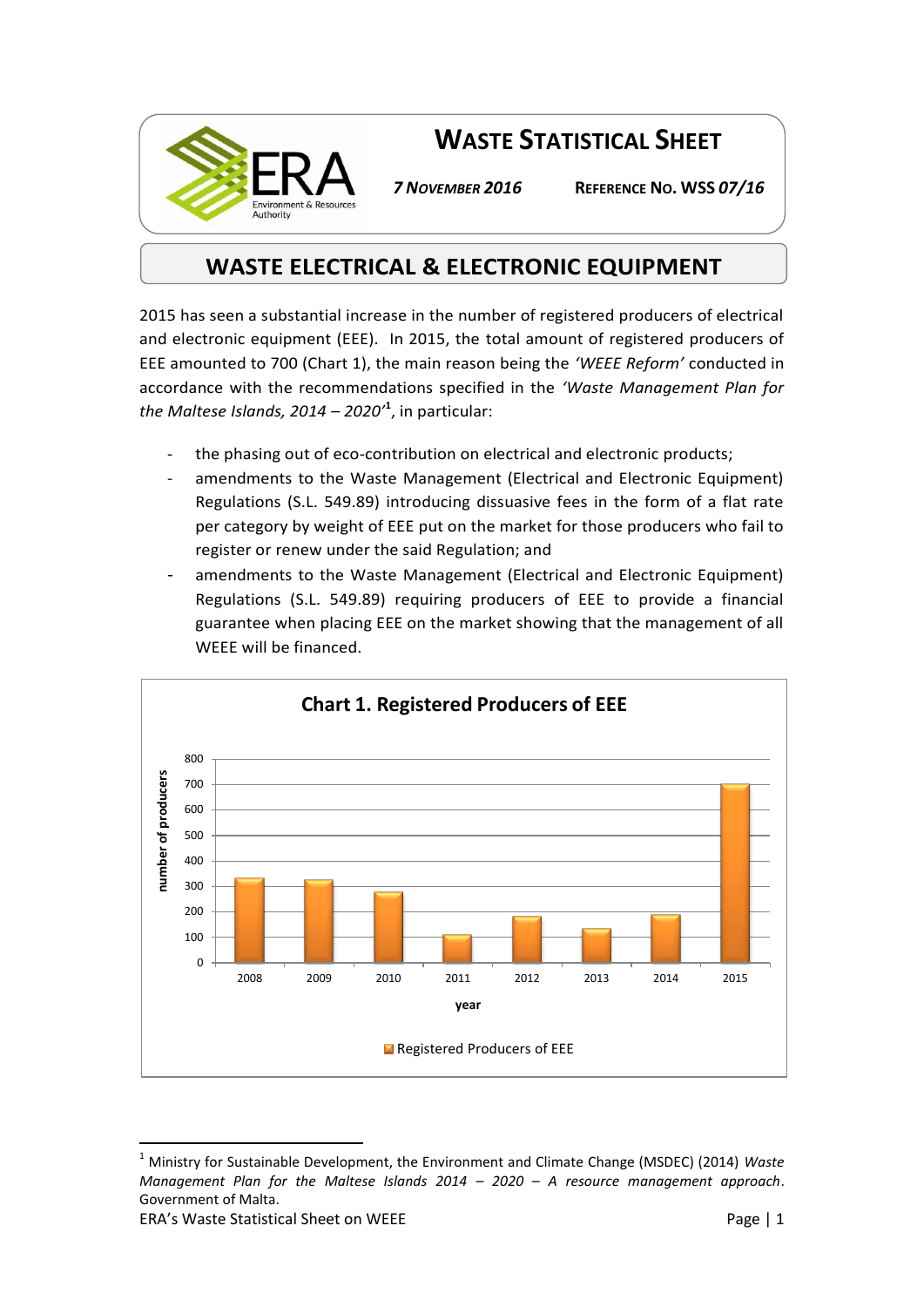

The total amount of EEE placed on the national market reached record high levels in 2014. It amounted to 17,138 tonnes, up by 18 per cent over 2013 (Chart 2).

In 2014, the rate of separate collection of WEEE from private households was 2.91 kg/inhabitant/year. This translates in a 3 per cent increase over the previous year (Chart 3).

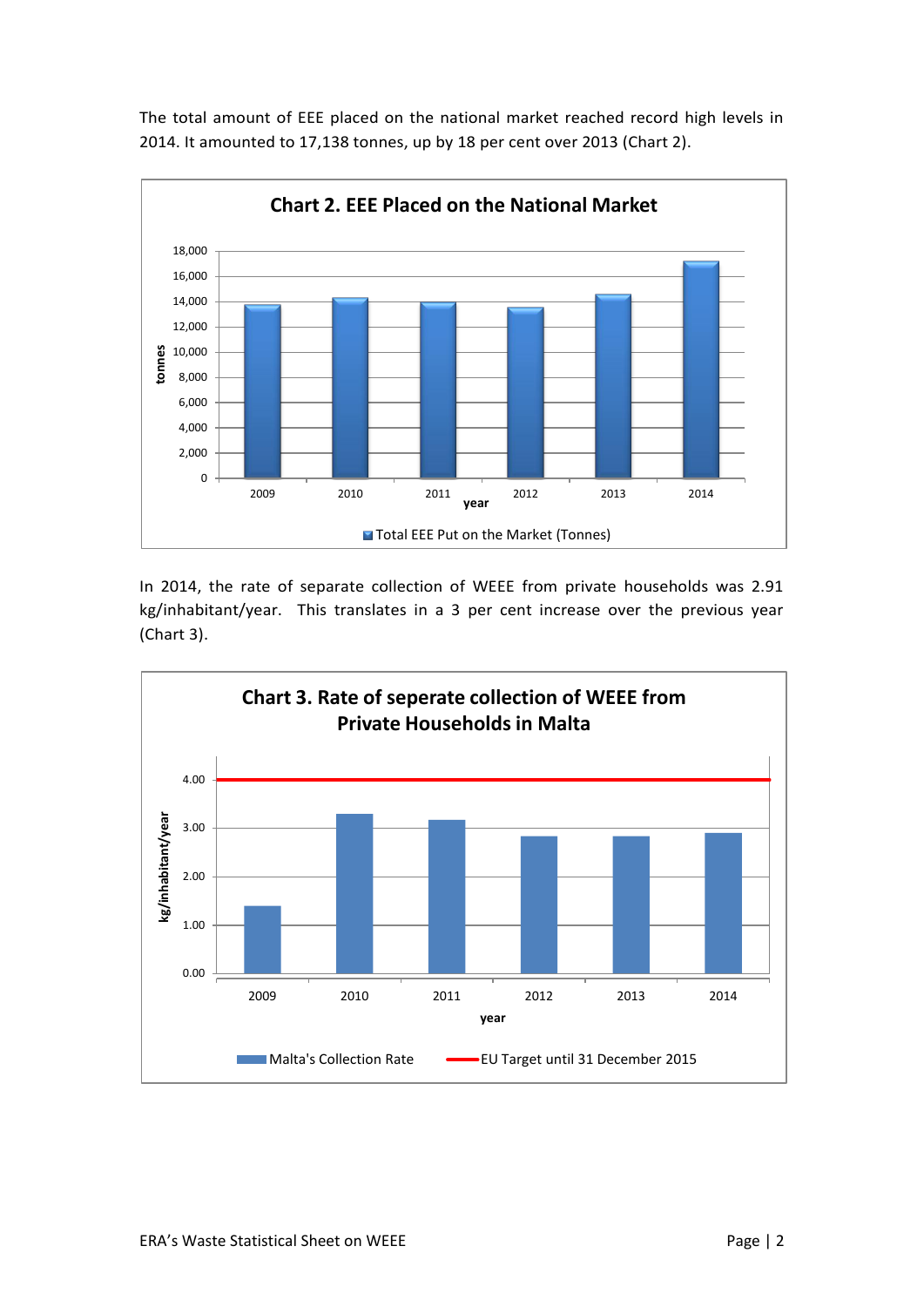The total amount of WEEE treated in 2014 increased by 2 per cent when compared to 2013 amounting to 1,861 tonnes. A large proportion of the WEEE collected (circa 70 per cent) was treated in other EU Member States, whilst 31 tonnes (circa 2 per cent) of WEEE collected were treated outside the EU. This indicates a shift in the treatment of WEEE in Malta when compared to 2009 and 2010, where the bulk of WEEE collected used to be exported for further treatment outside the EU (Chart 4). In fact, in 2014, 28 per cent of the WEEE collected was treated in Malta compared to the 9 per cent in 2010.